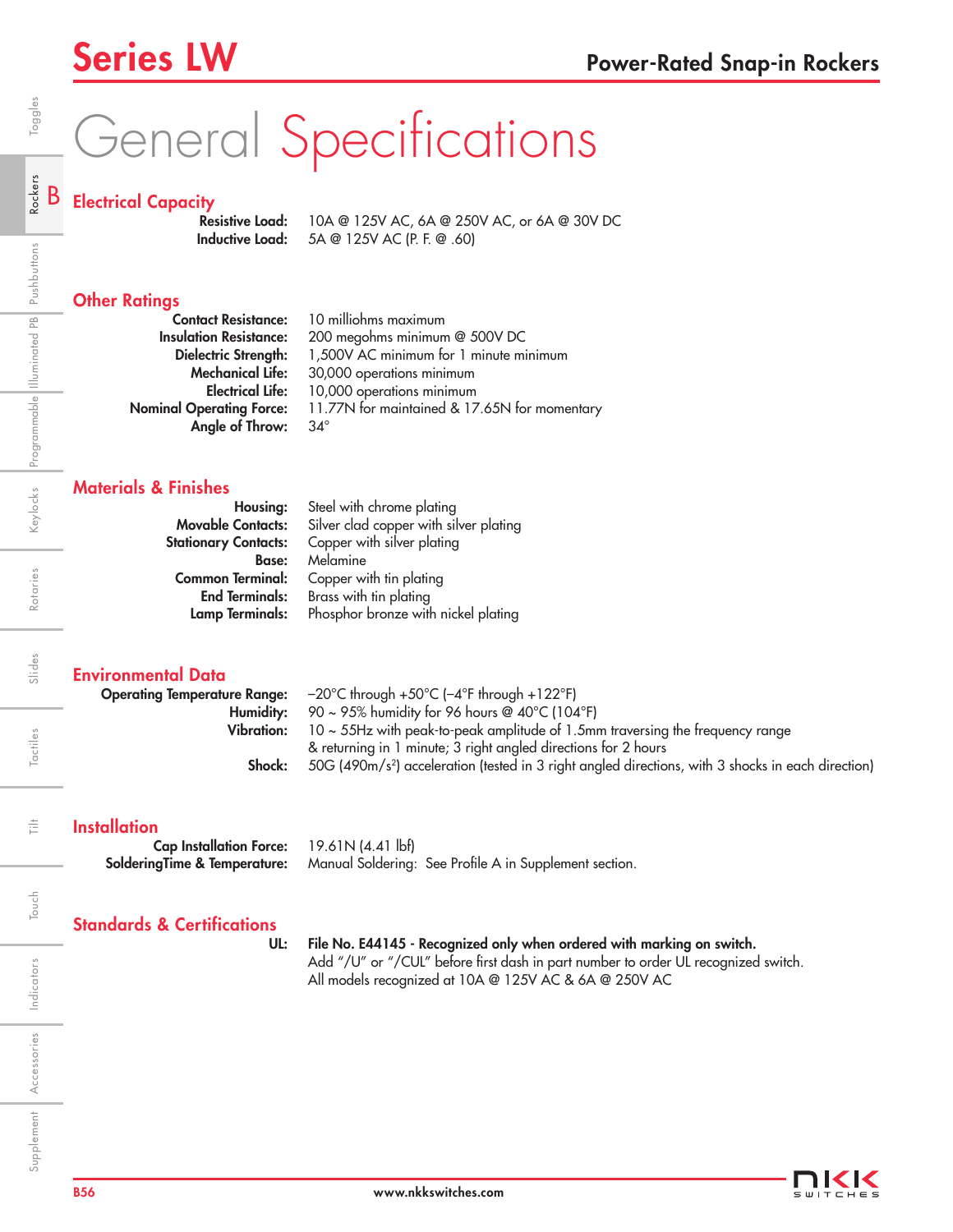## Distinctive Characteristics

Each half of the rocker face is distinctly illuminated due to partitioned rocker construction and dual lamps.

Numerous lighting effects achievable by using white or clear rocker with colored filters or lamp covers, plus using different colors on each side of rocker.

Snap-in mounting allows fast, easy installation of switch into panel.

Stainless steel retaining clips provide secure mounting over a wide range of panel thicknesses.

Dual incandescent or neon lamps operate independently of each other.

Front panel relamping.

Stationary lamp sockets are independent of rocker actuation, protecting lamps from damage due to shock and vibration.

Switch contacts are rated at 10 amps 125V AC which makes these devices well-suited for various power switching applications.







Indicators

Indicators

Touch Tilt

Touch

言

Supplement Accessories Indicators I Touch I Tactiles I Slides I Rotaries Keylocks Programmable Illuminated Pushbuttons R**ockers** I Toggles

Slides

Tactiles

Rotaries

Keylocks Programmable Illuminated PB Pushbuttons

B Rockers

Toggles

Accessories

Supplement Accessories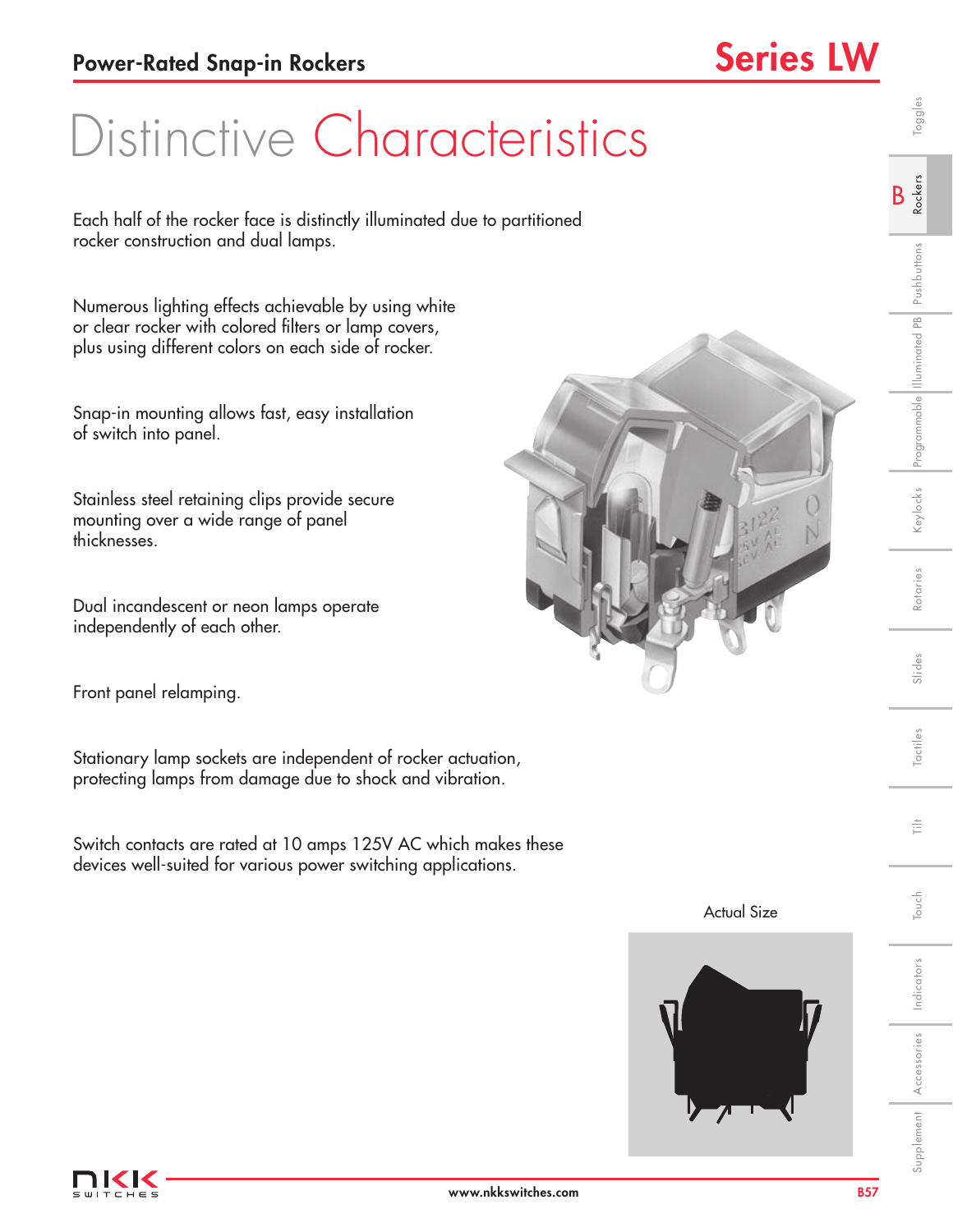| Toggles                                                                | <b>TYPICAL SWITCH ORDERING EXAMPLE</b> |                                                           |                                                                                                              |                                          |                                                              |                      |                                             |                                                                                                                                                                                                                  |                    |                                                                |            |                                                                                                                                                              |              |  |
|------------------------------------------------------------------------|----------------------------------------|-----------------------------------------------------------|--------------------------------------------------------------------------------------------------------------|------------------------------------------|--------------------------------------------------------------|----------------------|---------------------------------------------|------------------------------------------------------------------------------------------------------------------------------------------------------------------------------------------------------------------|--------------------|----------------------------------------------------------------|------------|--------------------------------------------------------------------------------------------------------------------------------------------------------------|--------------|--|
| Rockers<br>B<br>Pushbuttons<br>Programmable Illuminated PB<br>Keylocks | 2<br>$\mathbf 2$<br>3<br>5<br>8<br>9   | Pole<br><b>DPDT</b><br>Up<br>ON<br>ON<br>ON<br>(ON)<br>ON | <b>LW31</b><br><b>Circuits</b><br>Center<br><b>NONE</b><br>OFF<br><b>NONE</b><br>OFF<br>OFF<br>) = Momentary | Down<br>ON<br>ON<br>(ON)<br>(ON)<br>(ON) |                                                              |                      | ı<br>$\mathbf{2}$<br>$\mathbf{3}$<br>4<br>0 | <b>Rocker Caps</b><br>White without filters<br>or lamp covers<br>White with filters<br>White with lamp covers<br>Clear with filters<br>Lamp Cover/<br><b>Filter Colors</b><br>For Up Position<br>No Cover/Filter |                    | $\mathbf 0$<br>$\mathsf{C}$<br>D<br>F<br>B<br>$\mathsf c$<br>D | Red<br>Red | Lamp Cover/<br><b>Filter Colors</b><br><b>For Down Position</b><br>No Cover/Filter<br><b>Lamp Cover</b><br>Amber<br>Green<br><b>Filter</b><br>White<br>Amber |              |  |
|                                                                        |                                        |                                                           |                                                                                                              |                                          |                                                              |                      |                                             | <b>Lamp Cover</b>                                                                                                                                                                                                |                    | E                                                              | Yellow     |                                                                                                                                                              |              |  |
|                                                                        |                                        |                                                           | Lamps                                                                                                        |                                          |                                                              |                      | C                                           | Red                                                                                                                                                                                                              |                    | F                                                              | Green      |                                                                                                                                                              |              |  |
| Rotaries                                                               |                                        |                                                           | Incandescent                                                                                                 |                                          |                                                              |                      | D                                           | Amber                                                                                                                                                                                                            |                    | G                                                              | Blue       |                                                                                                                                                              |              |  |
|                                                                        | Е                                      |                                                           | 6-volt                                                                                                       |                                          |                                                              |                      | F                                           | Green                                                                                                                                                                                                            |                    |                                                                |            |                                                                                                                                                              |              |  |
|                                                                        | F<br>12-volt                           |                                                           |                                                                                                              |                                          |                                                              |                      |                                             | <b>Filter</b><br>White                                                                                                                                                                                           |                    |                                                                |            |                                                                                                                                                              | <b>Bezel</b> |  |
| Slides                                                                 | Н                                      |                                                           | 18-volt                                                                                                      |                                          |                                                              |                      | B<br>C                                      | Red                                                                                                                                                                                                              |                    |                                                                |            | No                                                                                                                                                           | No Bezel     |  |
|                                                                        | 24-volt<br>K                           |                                                           |                                                                                                              |                                          |                                                              |                      | D                                           | Amber                                                                                                                                                                                                            |                    |                                                                |            | Code                                                                                                                                                         |              |  |
|                                                                        | L                                      |                                                           | 28-volt                                                                                                      |                                          |                                                              |                      | Ε                                           | Yellow                                                                                                                                                                                                           |                    |                                                                |            | A                                                                                                                                                            | <b>Black</b> |  |
| Tactiles                                                               |                                        |                                                           | Neon                                                                                                         |                                          |                                                              |                      | F                                           | Green                                                                                                                                                                                                            |                    |                                                                |            | B                                                                                                                                                            | White        |  |
|                                                                        | N                                      |                                                           | $110$ -volt                                                                                                  |                                          |                                                              |                      | G                                           | Blue                                                                                                                                                                                                             |                    |                                                                |            | $\mathsf{C}$                                                                                                                                                 | Red          |  |
|                                                                        |                                        |                                                           | Not suitable with green & blue                                                                               |                                          |                                                              |                      |                                             |                                                                                                                                                                                                                  |                    |                                                                |            | D                                                                                                                                                            | Amber        |  |
|                                                                        |                                        |                                                           | Nonilluminated                                                                                               |                                          |                                                              |                      |                                             |                                                                                                                                                                                                                  |                    |                                                                | Ε          | Yellow                                                                                                                                                       |              |  |
| 言                                                                      | $\mathbf 0$                            |                                                           | No Lamp                                                                                                      |                                          |                                                              |                      |                                             | <b>IMPORTANT:</b><br>Switches are supplied without UL & cULus marking unless specified.                                                                                                                          |                    |                                                                |            | F                                                                                                                                                            | Green        |  |
|                                                                        |                                        |                                                           |                                                                                                              |                                          |                                                              |                      |                                             | UL & cULus recognized only when ordered with marking on the switch.                                                                                                                                              |                    |                                                                |            | G<br>н                                                                                                                                                       | Blue<br>Gray |  |
| Touch                                                                  |                                        |                                                           |                                                                                                              |                                          |                                                              | Specifications page. |                                             | Specific models, ratings, & ordering instructions are noted on General                                                                                                                                           |                    |                                                                |            |                                                                                                                                                              |              |  |
|                                                                        |                                        |                                                           |                                                                                                              |                                          |                                                              |                      |                                             | <b>DESCRIPTION FOR TYPICAL ORDERING EXAMPLE</b>                                                                                                                                                                  |                    |                                                                |            |                                                                                                                                                              |              |  |
| Indicators                                                             |                                        |                                                           |                                                                                                              |                                          |                                                              | Clear Rocker with    |                                             | <b>LW3122-H4CF-A</b>                                                                                                                                                                                             |                    |                                                                |            |                                                                                                                                                              |              |  |
|                                                                        |                                        |                                                           |                                                                                                              |                                          | Red Filter in Up Position &<br>Green Filter in Down Position |                      |                                             |                                                                                                                                                                                                                  | $18$ -volt         |                                                                |            |                                                                                                                                                              |              |  |
| Accessories                                                            |                                        |                                                           |                                                                                                              |                                          |                                                              |                      |                                             |                                                                                                                                                                                                                  | Incandescent Lamp  |                                                                |            |                                                                                                                                                              |              |  |
|                                                                        |                                        |                                                           |                                                                                                              |                                          |                                                              | <b>DPDT</b>          |                                             |                                                                                                                                                                                                                  | <b>Black Bezel</b> |                                                                |            |                                                                                                                                                              |              |  |
| Supplement                                                             |                                        |                                                           |                                                                                                              |                                          | <b>ON-NONE-ON Circuit</b>                                    |                      |                                             |                                                                                                                                                                                                                  |                    |                                                                |            |                                                                                                                                                              |              |  |

#### DESCRIPTION FOR TYPICAL ORDERING EXAMPLE

### LW3122-H4CF-A

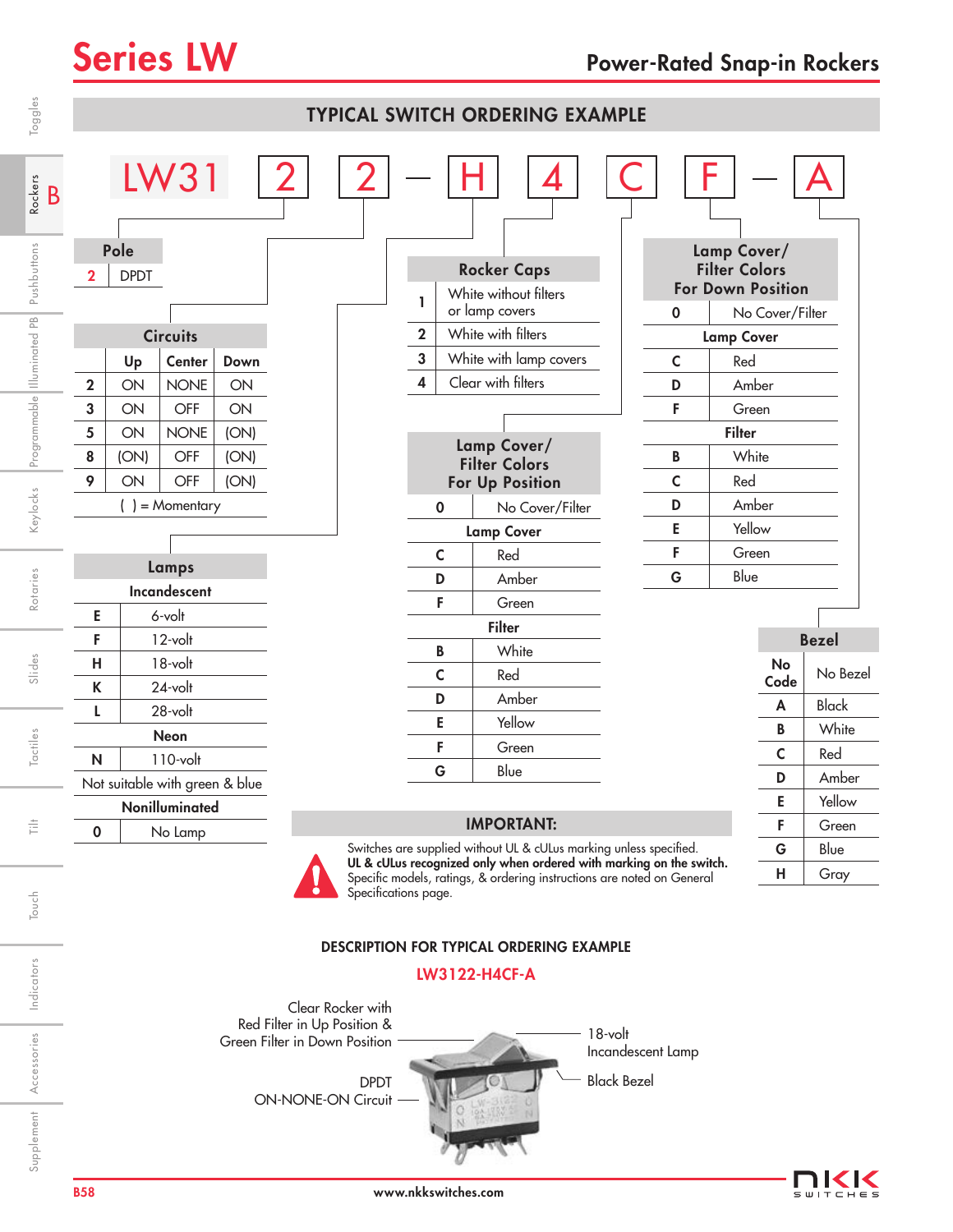|                                                                                                                                                                                                                                                                                                                                                                                                                                                                   | <b>POLES &amp; CIRCUITS</b>                                               |                                             |                                                                                |                                                 |                                                      |         |                                                             |              |                           |                                                          |                  | Toggles                                                                                                                   |                                                                            |                                     |                          |
|-------------------------------------------------------------------------------------------------------------------------------------------------------------------------------------------------------------------------------------------------------------------------------------------------------------------------------------------------------------------------------------------------------------------------------------------------------------------|---------------------------------------------------------------------------|---------------------------------------------|--------------------------------------------------------------------------------|-------------------------------------------------|------------------------------------------------------|---------|-------------------------------------------------------------|--------------|---------------------------|----------------------------------------------------------|------------------|---------------------------------------------------------------------------------------------------------------------------|----------------------------------------------------------------------------|-------------------------------------|--------------------------|
|                                                                                                                                                                                                                                                                                                                                                                                                                                                                   |                                                                           | <b>Rocker Position</b><br>$( ) =$ Momentary |                                                                                |                                                 |                                                      |         | <b>Connected Terminals</b>                                  |              |                           |                                                          |                  |                                                                                                                           | <b>Throw &amp; Power/Lamp Schematics</b>                                   |                                     |                          |
| Pole                                                                                                                                                                                                                                                                                                                                                                                                                                                              | Model                                                                     | Up                                          | 75 -                                                                           | <b>Center</b>                                   | Down                                                 |         | <b>Center</b><br>Up                                         |              |                           | Down                                                     |                  | Notes: Terminal numbers are not actually on<br>switch. Lamp circuit is isolated and<br>requires an external power source. |                                                                            |                                     | <b>Rockers</b><br>B      |
| DP                                                                                                                                                                                                                                                                                                                                                                                                                                                                | LW3122<br>LW3123<br>LW3125<br>LW3128<br>LW3129                            | ON<br>ON<br>ON<br>(ON)<br>ON                |                                                                                | <b>NONE</b><br>OFF<br><b>NONE</b><br>OFF<br>OFF | ON<br>ON<br>(ON)<br>(ON)<br>(ON)                     | $2 - 3$ | <b>DPDT</b><br>$5 - 6$<br><b>OPEN</b><br>$2 - 1$<br>$5 - 4$ |              |                           |                                                          |                  | Pushbuttons                                                                                                               |                                                                            |                                     |                          |
| <b>LAMP CODES &amp; SPECIFICATIONS</b>                                                                                                                                                                                                                                                                                                                                                                                                                            |                                                                           |                                             |                                                                                |                                                 |                                                      |         |                                                             |              |                           |                                                          |                  |                                                                                                                           |                                                                            |                                     |                          |
| Electrical specifications are determined at a basic temperature of 25°C. Lamp circuit is independent of switch operation.<br>For dimension drawing of lamps see Accessories & Hardware section.<br>For neon, if the source voltage is greater than rated voltage, a ballast resistor is required. The ballast resistor calculation and more<br>lamp detail are shown in the Supplement section. Neon not for use with green lamp cover or blue and green filters. |                                                                           |                                             |                                                                                |                                                 |                                                      |         |                                                             |              |                           |                                                          |                  | Programmable Illuminated PB                                                                                               |                                                                            |                                     |                          |
| Incandescent & Neon Lamps for Solid & Design Caps                                                                                                                                                                                                                                                                                                                                                                                                                 |                                                                           |                                             |                                                                                |                                                 |                                                      |         |                                                             |              |                           |                                                          |                  |                                                                                                                           |                                                                            |                                     |                          |
| AT602                                                                                                                                                                                                                                                                                                                                                                                                                                                             | <b>AT602N</b>                                                             |                                             |                                                                                |                                                 |                                                      |         | E                                                           |              | F                         | н                                                        |                  | K                                                                                                                         |                                                                            | N                                   | Keylocks                 |
| Incandescent                                                                                                                                                                                                                                                                                                                                                                                                                                                      | <b>Neon</b>                                                               |                                             | Voltage                                                                        |                                                 |                                                      | V<br>L  | 6V AC                                                       |              | 12V AC                    | 18V AC                                                   |                  | 24V AC                                                                                                                    | 28V AC                                                                     | <b>110V AC</b>                      |                          |
|                                                                                                                                                                                                                                                                                                                                                                                                                                                                   |                                                                           | Current<br><b>MSCP</b>                      |                                                                                |                                                 |                                                      |         | 80 <sub>m</sub> A<br>.159                                   |              | 50 <sub>m</sub> A<br>.215 | 35mA                                                     |                  | 25mA<br>.215                                                                                                              | 22mA<br>.247                                                               | 1.5mA<br><b>NA</b>                  | Rotaries                 |
|                                                                                                                                                                                                                                                                                                                                                                                                                                                                   |                                                                           |                                             |                                                                                | Endurance                                       |                                                      | Hours   |                                                             |              | .398<br>2,000 Average     |                                                          |                  |                                                                                                                           |                                                                            | 15,000 Average                      |                          |
|                                                                                                                                                                                                                                                                                                                                                                                                                                                                   |                                                                           |                                             |                                                                                | Ambient Temperature Range                       |                                                      |         | $-20^{\circ}$ C ~ +50 $^{\circ}$ C                          |              |                           |                                                          |                  |                                                                                                                           |                                                                            | $-20^{\circ}$ C ~ +50 $^{\circ}$ C  |                          |
|                                                                                                                                                                                                                                                                                                                                                                                                                                                                   |                                                                           |                                             |                                                                                |                                                 |                                                      |         |                                                             |              |                           |                                                          |                  |                                                                                                                           | Recommended Resistor for Neon: 33K ohms for 110V AC; 100K ohms for 220V AC |                                     | Slides                   |
|                                                                                                                                                                                                                                                                                                                                                                                                                                                                   | T-11/2 Pilot Slide Base                                                   |                                             |                                                                                |                                                 | No Lamp Code 0 indicates that no lamp is used.       |         |                                                             |              |                           |                                                          |                  |                                                                                                                           |                                                                            |                                     |                          |
|                                                                                                                                                                                                                                                                                                                                                                                                                                                                   |                                                                           |                                             |                                                                                |                                                 | <b>ROCKER CAPS, LAMP COVER &amp; FILTER</b>          |         |                                                             |              |                           |                                                          |                  |                                                                                                                           |                                                                            |                                     | Tactiles                 |
|                                                                                                                                                                                                                                                                                                                                                                                                                                                                   | <b>AT420B</b><br><b>White Rocker</b><br>without Filters<br>or Lamp Covers |                                             |                                                                                | $\mathbf 2$                                     | <b>AT420B</b><br><b>White Rocker</b><br>with Filters |         |                                                             | $\mathbf{3}$ |                           | <b>AT420B</b><br><b>White Rocker</b><br>with Lamp Covers |                  |                                                                                                                           | <b>AT420J</b><br>4                                                         | <b>Clear Rocker</b><br>with Filters | $\stackrel{\pm}{\equiv}$ |
|                                                                                                                                                                                                                                                                                                                                                                                                                                                                   |                                                                           |                                             |                                                                                |                                                 |                                                      |         | AT421                                                       |              |                           |                                                          | $\cup$<br>$\Box$ | AT416                                                                                                                     |                                                                            | AT421                               | Touch                    |
|                                                                                                                                                                                                                                                                                                                                                                                                                                                                   | Rocker Cap Material: Polycarbonate<br>Finish: Glossy                      |                                             |                                                                                |                                                 |                                                      |         |                                                             |              |                           |                                                          |                  |                                                                                                                           | Indicators                                                                 |                                     |                          |
|                                                                                                                                                                                                                                                                                                                                                                                                                                                                   |                                                                           |                                             |                                                                                |                                                 |                                                      |         |                                                             |              |                           |                                                          |                  | Indicate the lamp cover or filter color desired in both the up and down positions.                                        |                                                                            |                                     |                          |
| AT416 Lamp Cover<br>Red                                                                                                                                                                                                                                                                                                                                                                                                                                           |                                                                           |                                             |                                                                                |                                                 |                                                      |         | White<br>Yellow                                             |              |                           |                                                          |                  |                                                                                                                           | AT421 Filter                                                               |                                     |                          |
|                                                                                                                                                                                                                                                                                                                                                                                                                                                                   | Amber                                                                     |                                             |                                                                                |                                                 |                                                      |         | Red<br>Green                                                |              |                           |                                                          |                  |                                                                                                                           |                                                                            |                                     | Accessories              |
| F                                                                                                                                                                                                                                                                                                                                                                                                                                                                 | Green                                                                     |                                             | D<br>G<br>Blue<br>Amber<br>Material: Silicon Rubber<br>Material: Polycarbonate |                                                 |                                                      |         |                                                             |              |                           |                                                          |                  | Supplement                                                                                                                |                                                                            |                                     |                          |
| www.nkkswitches.com<br>$H \in S$                                                                                                                                                                                                                                                                                                                                                                                                                                  |                                                                           |                                             |                                                                                |                                                 |                                                      |         |                                                             |              |                           |                                                          |                  | <b>B59</b>                                                                                                                |                                                                            |                                     |                          |